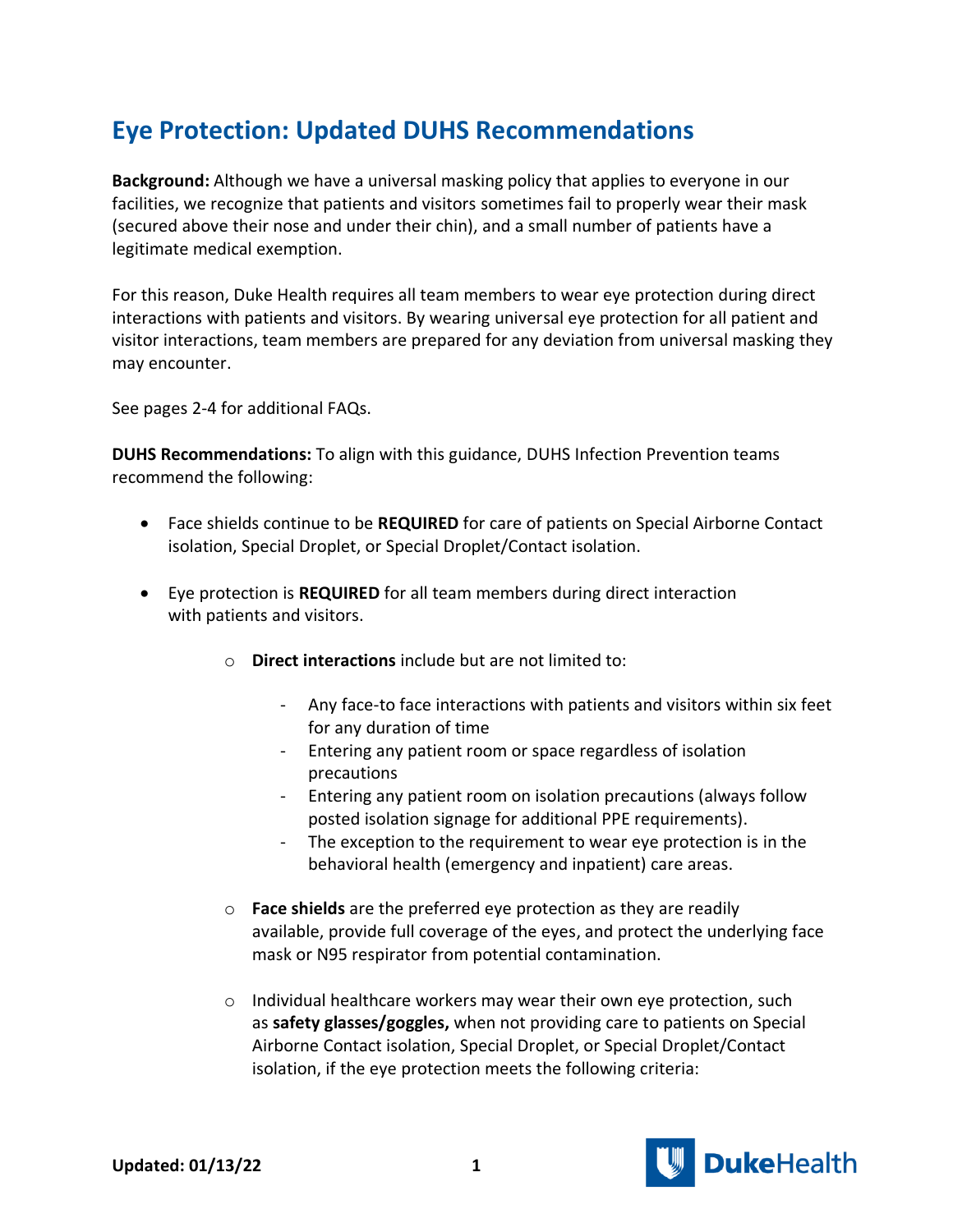- Meets the ANSI Z87.1 American National Standard for Occupational and Educational Personal Eye and Face Protection Devices Standard
- Does NOT contain natural rubber latex
- Provides adequate coverage – fits face and wraps around for side protection
- Fits comfortably
- Anti-fogging
- Scratch-resistant
- Fits over prescription eyeglasses, for those who wear glasses



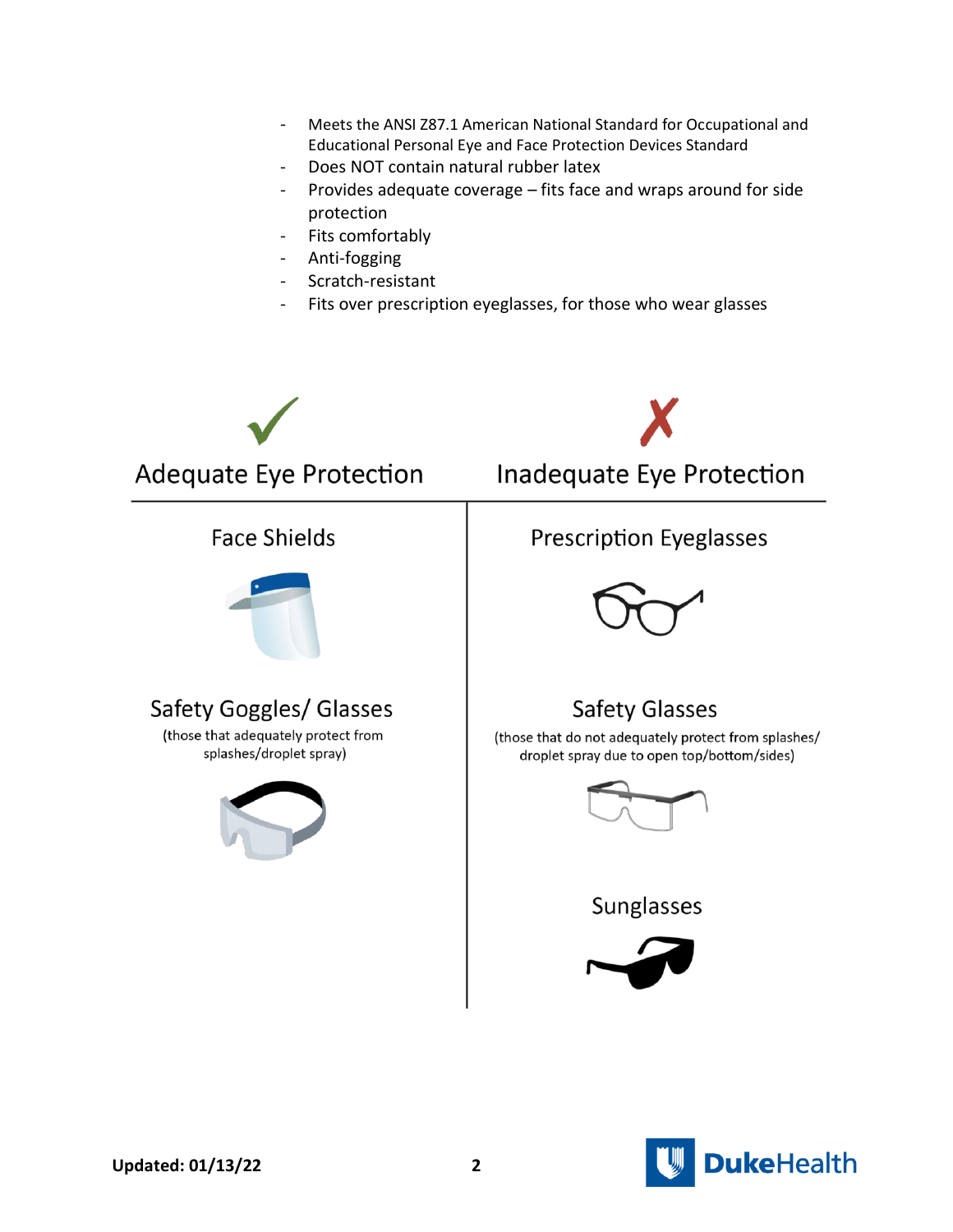# **Eye Protection Recommendations FAQs**

### **1. How should eye protection be appropriately cleaned and stored?**

Clean and disinfect your eye protection according to manufacturer's cleaning instructions using a hospital-approved disinfectant and store in a bag labeled with your name once disinfected and dry.

### **2. How often should you remove and clean your face shield?**

- a. **Clinical staff:** Face shields should primarily be removed and disinfected after each use, with the following exceptions:
	- i. If you are returning immediately to the patient's room, the face shield is to remain untouched and in place. Perform hand hygiene.
	- ii. If you are immediately going into another patient room, the face shield is to remain untouched and in place. Perform hand hygiene.
- b. **Non-clinical staff:** Those working at the front desk, screening locations, or other patient/visitor interaction locations should disinfect their face shield/eye protection after removing and prior to storing for next use.
- c. **Additional information:** Refer to [Face Shield Tip Sheet](https://covid-19.dukehealth.org/documents/face-shield-tip-sheet) for detailed instructions on disinfecting face shields.

## **3. The recommendations state, "Individual healthcare workers may wear their own eye protection such as safety glasses/goggles when not providing care to patients on Special Airborne Contact isolation, Special Droplet, or Special Droplet/Contact isolation." What does 'their own eye protection' mean? Eyeglasses?**

Prescription eyeglasses, fashion eyewear, sunglasses, or safety glasses that do not adequately protect from splashes/droplet spray due to open top/bottom/sides DO NOT provide adequate eye protection and are not considered PPE. Team members who choose to wear alternate eye wear for interactions with patients and/or visitors outside of isolation types outlined above should be sure to follow the specifications outlined below when making their purchase.

#### **4. What are the specifications needed for team members to purchase their own eye protection?**

- a. Meet ANSI Z87.1 American National Standard for Occupational and Educational Personal Eye and Face Protection Devices Standard
- b. Does NOT contain natural rubber latex
- c. Provides good coverage fit face and wrap around for side protection
- d. Fits comfortably
- e. Anti-fogging
- f. Scratch-resistant
- g. Fits over prescription eyeglasses, for those who wear glasses

#### **5. Are there specific guidelines that can be broken down for inpatient vs. outpatient care?**

Inpatient and outpatient guidelines for eye protection are the same. Face shields are required for patients on Special Airborne/Contact, Special Droplet, or Special Contact/Droplet isolation. Face shields provide full coverage of the eyes and protect the underlying face mask or N95 respirator from potential contamination. Safety goggles meeting the criteria outlined above may be worn for other interactions.